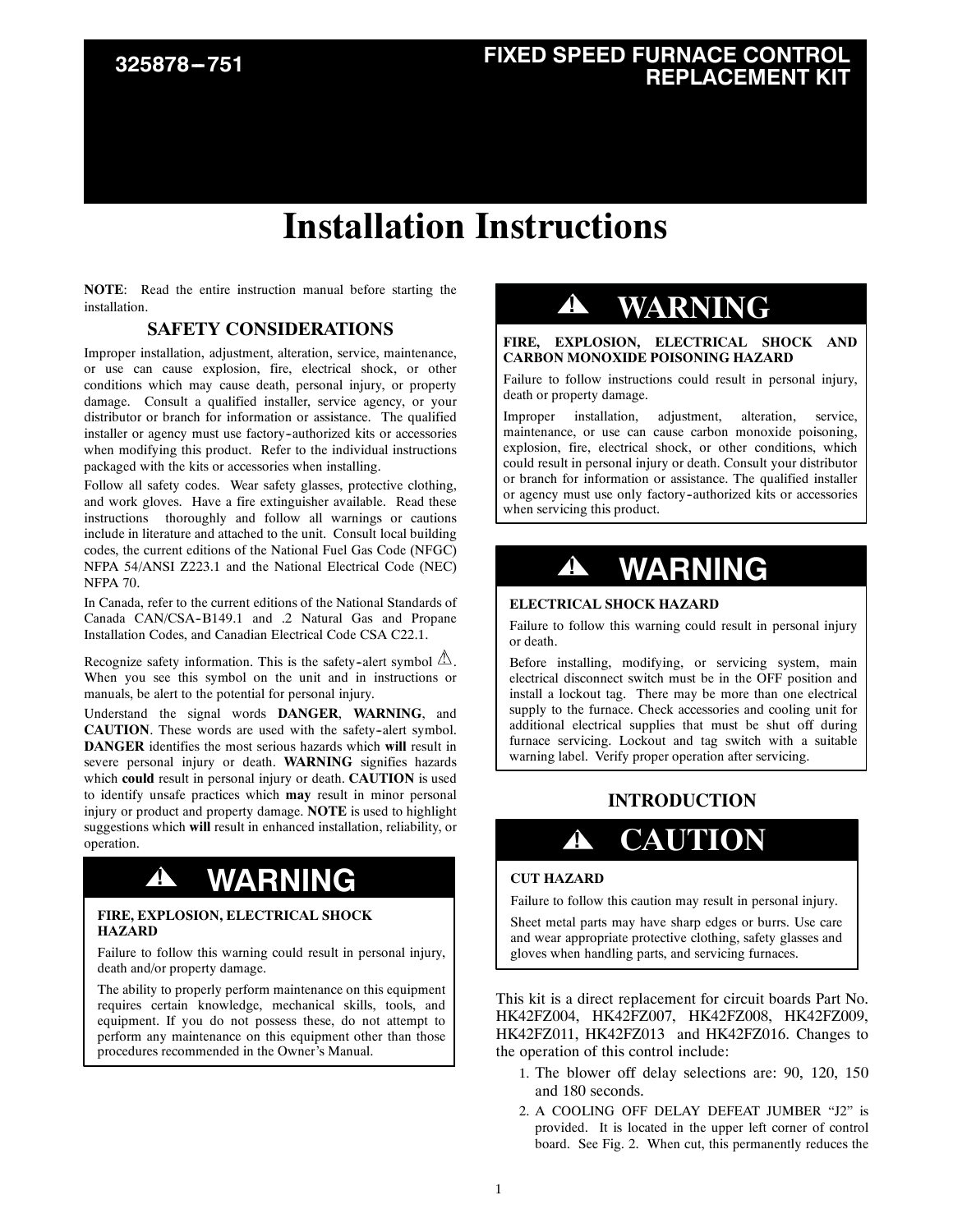90 second blower-off delay in the cooling mode, to 5 seconds.

- 3. All 115--volt neutrals are grouped together in one location of board. See Fig. 2.
- 4. Humidifier connection is removed from thermostat terminal block. It is now a 1/4-in. spade terminal, next to the thermostat terminal block. See Fig. 2.

| <b>Kit Contains:</b>                           | <b>Part Number</b> |
|------------------------------------------------|--------------------|
| Control board                                  | <b>HK42FZ034</b>   |
| Wire harness adapter                           | 328151-701         |
| Non-condensing furnace<br>(80% wiring diagram) | 328251-101 Rev. A  |
| Condensing furnace<br>(90% wiring diagram)     | 328218-101 Rev. B  |
| Service label                                  | 327596-101 Rev. B  |

### **TWINNING**

The control board in this kit **CANNOT** be twinned with any of the following circuit boards:

#### HK42FZ004, HK42FZ007, HK42FZ008, HK42FZ009, HK42FZ011, HK42FZ016

In twinned installations, another kit will be required for the twin furnace.

**ELECTROSTATIC DISCHARGE (ESD)**

### **! CAUTION**

#### **FURNACE RELIABILITY HAZARD**

Failure to follow this caution may result in unit component damage.

Electrostatic discharge can affect electronic components. Take precautions during furnace installation and servicing to protect the furnace electronic control. Precautions will prevent electrostatic discharges from personnel and hand tools which are held during the procedure. These precautions will help to avoid exposing the control to electrostatic discharge by putting the furnace, the control, and the person at the same electrostatic potential.

- 1. Disconnect all power to the furnace. **DO NOT TOUCH THE CONTROL OR ANY WIRE CONNECTED TO THE CONTROL PRIOR TO DISCHARGING YOUR BODY'S ELECTROSTATIC CHARGE TO GROUND.**
- 2. Ground yourself by touching your hand and tools to clean, unpainted, metal surface of furnace close to control.
- 3. After touching chassis, you may proceed to service the furnace. You will recharge your body with static electricity by moving about or shuffling your feet. Reground yourself.
- 4. If you touch ungrounded objects (recharge your body with static electricity), reground yourself. Use this procedure for installed and uninstalled (ungrounded) furnaces.
- 5. Ground yourself again before handling a new control to protect control from damage. If control is to be installed in furnace, follow items 1 through 5 again before installing control. Put all used **AND** new controls into containers before touching ungrounded objects.
- 6. An ESD service kit (available from commercial sources) may also be used to prevent ESD damage.

### **INSTALLATION**

### **Step 1 — Removal of Existing Control**



### **ELECTRICAL OPERATION HAZARD**

Failure to follow this caution may result in improper furnace operation or failure of furnace.

Label all wires prior to disconnection when servicing controls. Wiring errors can cause improper and dangerous operation.

- 1. Turn thermostat to OFF or set temperature to the lowest setting.
- 2. Turn off electrical supply to furnace.
- 3. Turn off gas supply to furnace.



### **ELECTRICAL SHOCK AND FIRE HAZARD**

Failure to follow this warning could result in personal injury, death, and/or property damage.

Turn off the gas and electrical supplies to the furnace and install lockout tag before performing any maintenance or service. Follow the operating instructions on the label attached to the furnace.

- 4. **For 80% furnaces** remove control access and blower door. **For 90% furnaces** remove outer door assembly and remove the two screws from blower access panel and set aside.
- 5. Disconnect thermostat and humidifier wires (if equipped).
- 6. Disconnect line voltage, blower, EAC, (if equipped) and transformer wires.
- 7. **For 80% furnaces** remove retaining screws and remove furnace control board from bracket. **For 90% furnaces** remove two screws from blower deck that hold the control box assembly. Lower control box assembly. Remove retaining screw(s) from board and remove board from control box assembly.
- 8. Remove wiring harness connectors from furnace control board.
- 9. Inspect control and control box for evidence of water staining.
- 10. Correct any sources of water leakage (humidifier, evaporator coil, vent system) into the control area.

### **Step 2 — Installing the New Control**

- 1. Ground yourself! Handle furnace control board by edges.
- 2. Insert tab(s) of board into slots of control box (if required).
- 3. Install furnace control board retaining screw(s). Install wiring harness adapter (part#  $328151-701$ ) to three connections of the existing furnace wiring harness. See Fig. 3.
	- a. The furnace harness 9-pin connector plugs into the mating 9-pin adapter harness connector.
	- b. The furnace harness 2-pin connector plugs into the mating 2-pin adapter harness connector.
	- c. The furnace harness 3-pin connector plugs into the mating 3--pin adapter harness connector.
- 4. Connect the other end of the adapter harness (part number 328151-701) to the new furnace control board.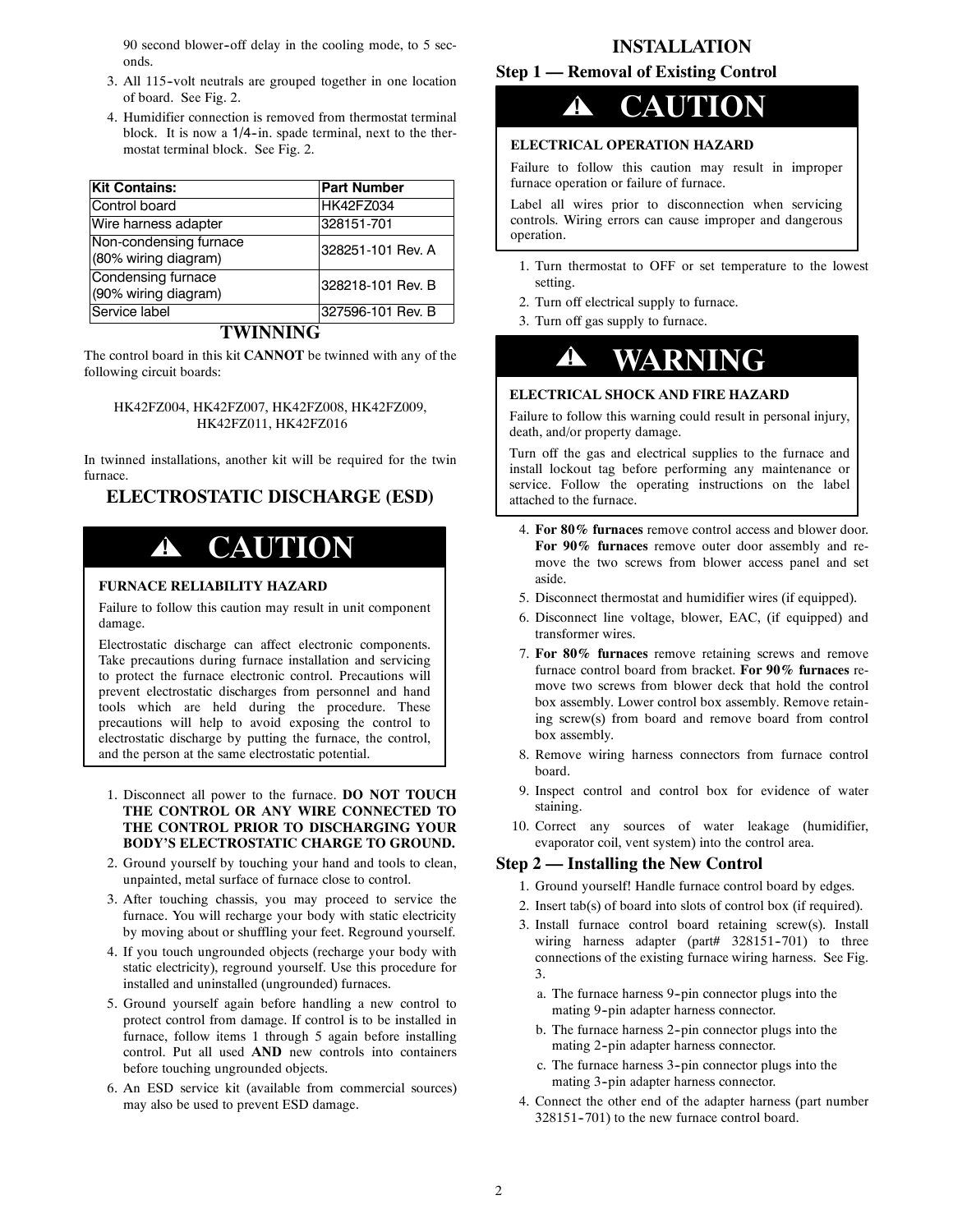- a. The 11-pin connector connects to PL1 on the furnace control board. See Fig. 2 and 3.
- b. The 2-pin connector which has 2 black wires connects to PL2 on the furnace control board. See Fig. 2 and 3.
- c. The 2 white wires connect to the 115--volt Neutral spade connections, located in front of PL1 on the new furnace control board. See Fig. 2 and 3.
- 5. Connect the transformer to the new furnace control board. See Fig. 2.
	- a. Blue wire to SEC-2 terminal. SEC-2 terminal is located adjacent to the 3 amp fuse.
	- b. Red wire to SEC-1 terminal. SEC-1 terminal is located adjacent to the 3 amp fuse.
	- c. Black wire to PR-1 terminal. PR-1 terminal is located adjacent to PL2.
	- d. White wire to one of the 115--volt Neutral spade connections located in front of PL1.
- 6. Connect black wire from furnace auxiliary junction box to L1 on the new furnace control board. L1 is located on the blower enable relay. Ssee Fig. 2.
- 7. Connect white wire from furnace auxiliary junction box to one of the 115-volt Neutral spade connections located in front of PL1. See Fig. 2.
- 8. Connect the blower motor leads to the new furnace control board. See Fig. 2.
	- a. Connect the white blower motor lead to the BLW connection within the group of 115--volt Neutral spade connections.
	- b. Connect the blower motor heat tap to the blower relay connection marked HEAT.
	- c. Connect the blower motor cool tap to the blower relay connection marked COOL.
	- d. Connect the remaining blower motor leads to SPARE--1 and SPARE-2.
- 9. Connect all accessory wires.
- 10. For 90% furnaces reinstall control box assembly to blower deck, by installing the two screws previously removed from the blower deck.
- 11. Set blower off delay. **Blower Off Delay Jumper Select** is located on the top-center portion of board. See Fig. 2. It is factory set at 120 seconds.
- 12. Install new wiring diagram over existing wiring diagram.
	- a. **For 80% furnaces**, apply label # 328251-101, Rev A
	- b. **For 90% furnaces**, apply label # 328218--101, Rev A
- 13. 13. Do not connect thermostat wires to control board until **Start-up and System Check-out** is complete.

### **SYSTEM CHECK-OUT**

### **Step 1 — Component Self Test**

1. To initiate component test sequence, ensure thermostat is turned OFF or thermostat wires are disconnected. Turn power on and manually close blower door switch. With a short piece of wire, briefly short TEST/TWIN terminal to Com/24v terminal.

Component test sequence is as follows:

- a. Status LED will flash 4 times then turn ON inducer motor.
- b. Inducer motor will run for entire component test.
- c. Hot surface igniter will be turned ON for 15 seconds, then OFF.
- d. Blower motor-HEAT speed will be turned ON for 10 seconds.
- e. Blower motor-COOL speed will be turned on for 10 seconds.
- 2. Repair, replace or service any component that does not work properly during the self--test. The gas valve is not energized during self--test.
- 3. Turn power off.
- 4. Release blower door switch.

**NOTE**: Current status code will be erased when blower door is removed.

- 5. Connect thermostat wires.
- 6. Install blower and access doors.
- 7. Turn power back on.
- 8. Turn on gas supply to furnace.

### **Step 2 — Flame Sensor Operation**

Connect a DC microammeter in series with flame sensor. Initiate a call for heat. After burners ignite and stabilize, measure flame current. Nominal flame current is between 4.0 and 6.0 micro amps DC. If flame current is below 4.0 microamps DC, remove and clean flame sensor with fine steel wool, or replace flame sensor.

The furnace control will lock-out when flame current falls to 0.5 micro amps DC.

#### **Step 3 — System Operation**

- 1. Perform any other safety checks as deemed necessary (flame safety, limit switch, vent system etc.).
- 2. Run unit through one complete call for heat cycle.